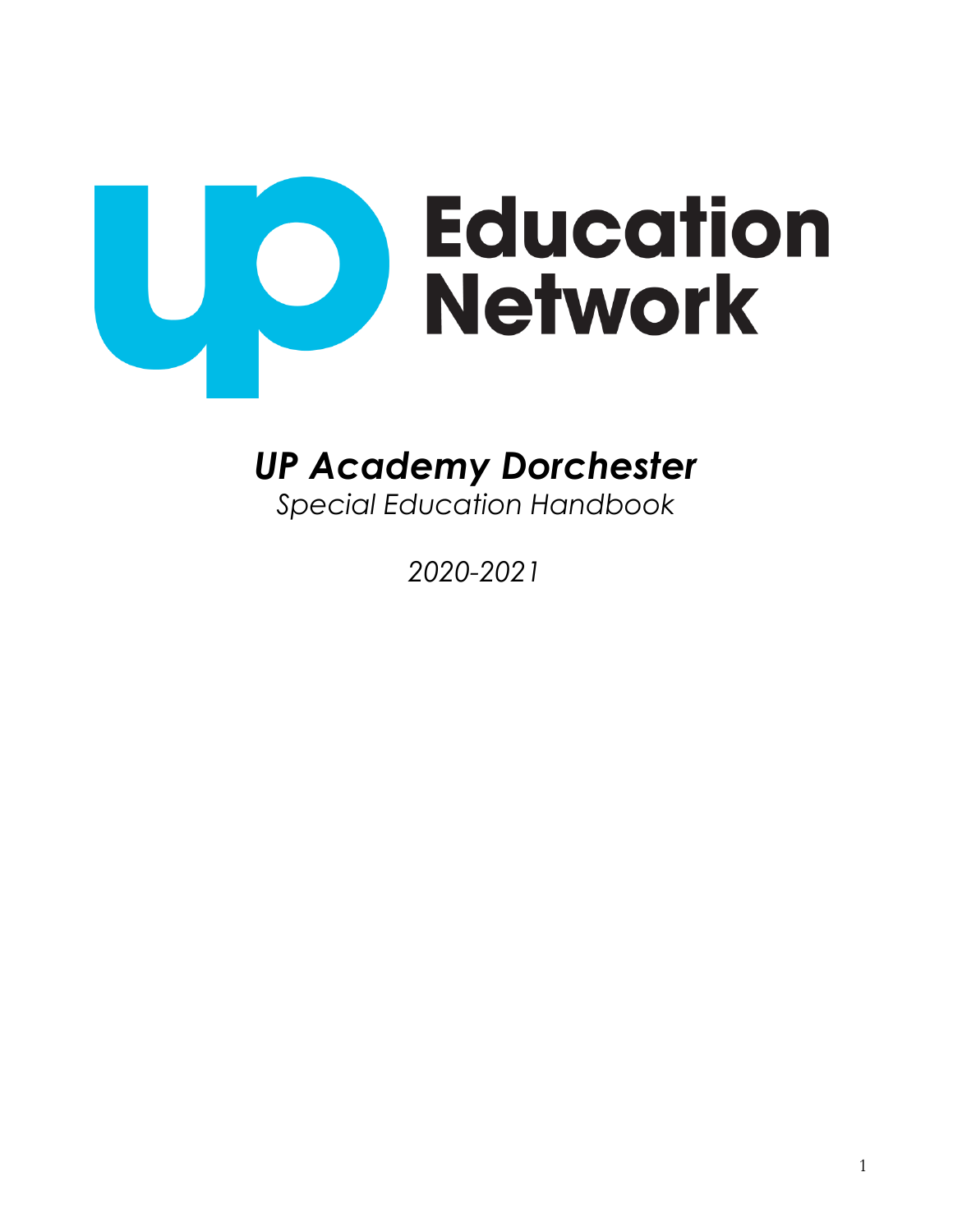# **Mission**

The UP Education Network will ensure its students acquire the knowledge, skills, and strength of character necessary to succeed on the path to college and achieve their full potential.

UP is committed to providing an excellent, individualized education to all students with disabilities.

All students receiving special education in any UP school, regardless of placement, shall have an equal opportunity to participate in and, if appropriate, receive credit for the vocational, supportive, or remedial services that may be available as part of the general education program as well as the non-academic and extracurricular programs of the school.

# **What We Believe**

- We believe that all students can meet their full potential given high expectations, rigorous curriculum based on state standards, and the right support.
- We believe in providing students with opportunities to be included with their general education peers.
- We believe in using data to track student progress and inform our instructional decisions.
- We believe in ongoing collaboration between general educators and special educators, so that students have access to a rigorous academic program based on state standards.
- We believe in designing individualized educational programs on a continuum of services that minimize the impact of a student's disability and meet the educational needs of each student. We do not believe in labels.

# **Description of the Handbook**

This handbook serves as a resource for the families of students attending UP Academy Dorchester. It is designed to provide families with the information they need to understand programming available for students with disabilities that is in compliance with state and federal law. The policies and procedures in this handbook are aligned with:

- Individuals with Disabilities Education Act of 2004 and its regulations 34 CFR 300 et seq.
- Massachusetts General Laws ch. 71, et seq. and its regulations 603 CMR 28.00 et seq.
- Section 504 of the Rehabilitation Act of 1973, as amended
- UP Education Network's Protocols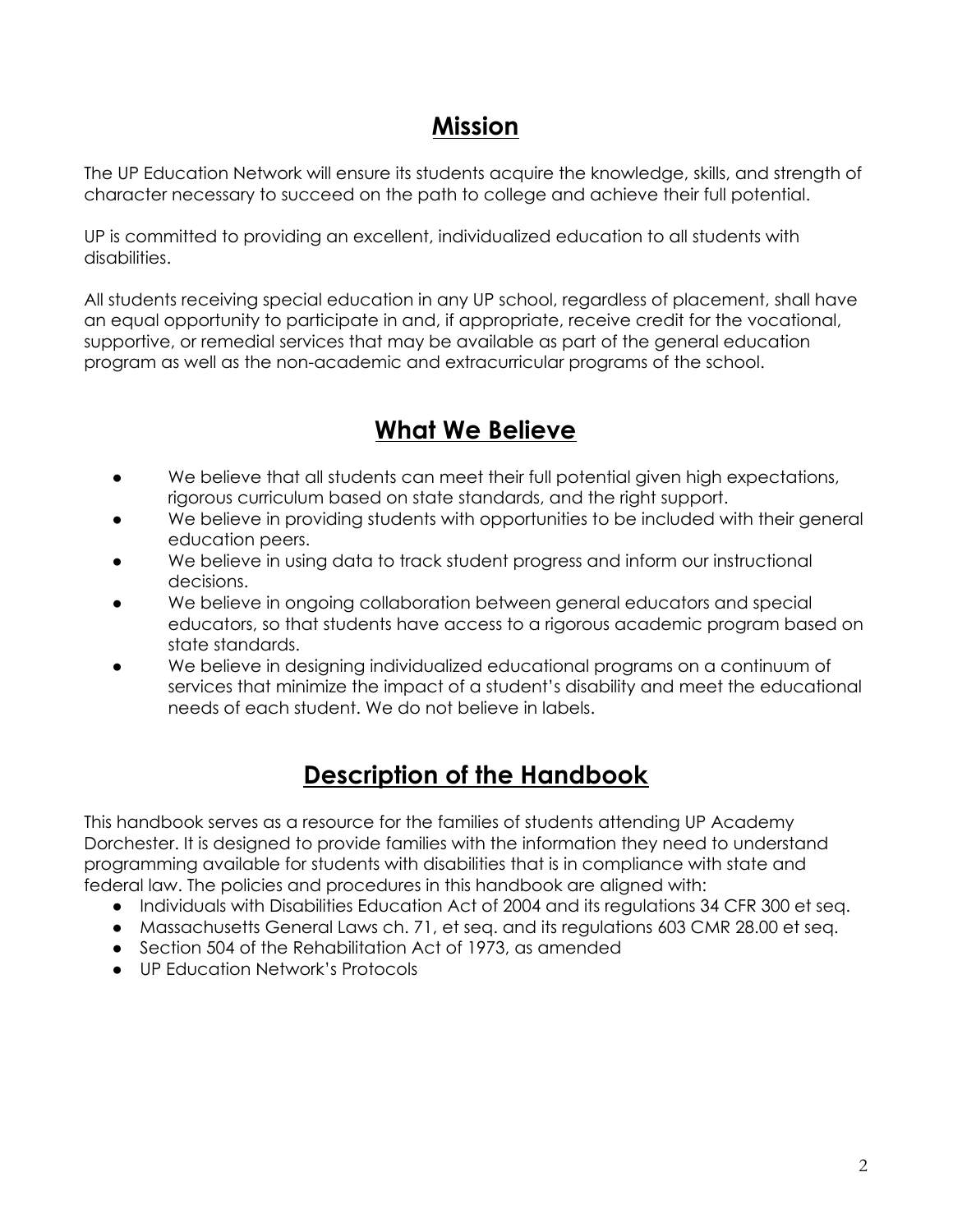# **Our Staffing Structure**

UP Academy Dorchester's Special Education Department is led by a Dean of Special Education, who is supported by a Coordinator of Special Education, special education teachers, and related service providers.

### **Dean of Special Education**

Under the guidance of the Network's Director of Student Supports, and UP Academy's Principal, the Dean of Special Education oversees programming, monitors the implementation of policies, supports and coaches the other special education team members, and oversees the Coordinator of Special Education in compliance-related tasks. The Dean also works with other members of UP Academy Dorchester's leadership team to ensure that students with disabilities are integrated within the school and have the same opportunities as their peers who do not have disabilities.

# **Coordinator of Special Education**

The Coordinator of Special Education is responsible for ensuring that the special education program complies with state and federal special education law. The Coordinator of Special Education leads IEP meetings and IEP Evaluations.

# **Special Education Teachers**

All special education teachers are assigned to manage caseloads of students in special education and teach them according to their IEPs. As described in more detail below, students with disabilities at UP Academy Dorchester learn in a variety of settings. Those include co-taught general education classrooms and small pull-out groups. From time to time, depending on student need, some students learn in substantially-separate classrooms.

### **Related Service Providers**

Related services help students with disabilities benefit from their special education by providing support in non-academic areas of need, such as speaking, moving, and socializing. They collect data on the progress of their students and conduct formal evaluations as appropriate. The IEP team uses that data to determine what related services, if any, the child needs in order to progress academically and socially or to access the curriculum.

*Related services can include, but are not limited to, any of the following:*

# *Counseling*

Students who receive counseling at UP Academy Dorchester either need to have counseling written into their IEPs or have been recommended for services through the Multi-Tiered System of Supports (MTSS)process, because a team has determined that the service is required. More information about this process can be found below. Sessions may be group or individual. School-based counseling focuses on helping students develop social-emotional skills necessary to promote academic and social success in the school setting.

*Speech-Language Therapy*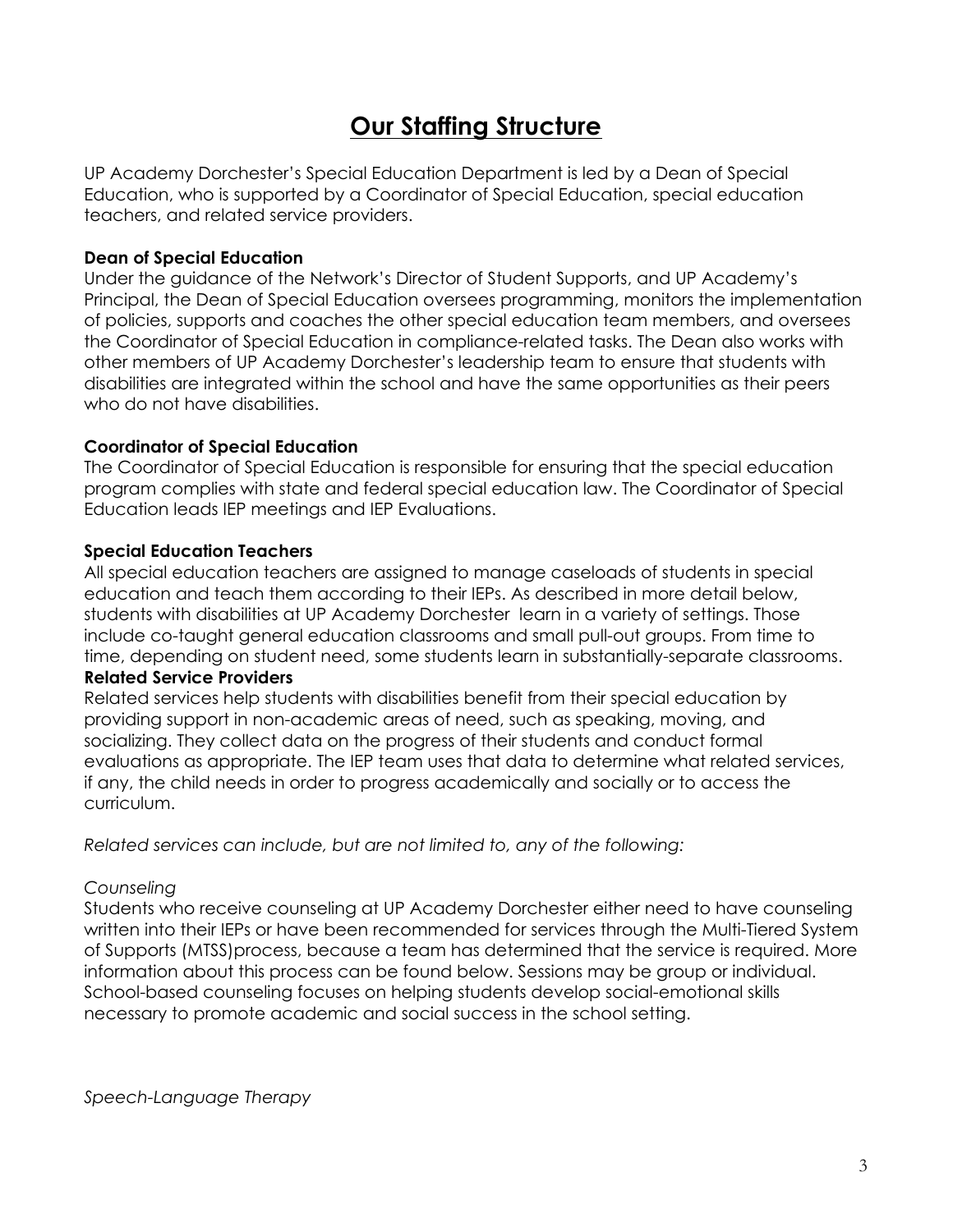Speech language pathologists (SLPs) work with students on a range of issues, including developmental delays, expressive and receptive language delays, Apraxia, stuttering, phonological processing, auditory processing disorders, articulation disorders, Autism, neurological based disorders, ADD/ADHD, social/pragmatic delays, traumatic brain injuries, and other language based learning disabilities. The SLP works with teachers to collaborate on strategies that enable the student to access the general education curriculum in a way that promotes the most progress. Students may receive speech and language services in individual or small group sessions, as well as within classrooms, in a co-teaching/inclusion model. The SLP and teachers work together to integrate the students' speech and language goals with academic outcomes and functional performance.

#### *Occupational Therapy*

School-based occupational therapy might include addressing fine motor skills, working on handwriting, typing, improving ability to receive and process visual stimuli, improving visual motor skills (putting motor and visual perception together i.e. handwriting and copying from the board), and addressing sensory needs. Students may either receive occupational therapy in individual or small group sessions. Through consultation, an occupational therapist might suggest strategies for a student to use and accommodations for a teacher to implement in the classroom.

### *Physical Therapy*

School-based physical therapy focuses on a child's ability to move as independently as possible in the school environment. Interventions are designed to enable the student to travel throughout the school environment; participate in classroom activities; maintain and change positions in the classroom; and increase ability to manage stairs, restrooms, and the cafeteria. Students may either receive physical therapy in individual or small group sessions. Through consultation, a physical therapist might suggest strategies for a student to use and accommodations for a teacher to implement in the classroom.

### *Adapted Physical Education (APE)*

Adapted physical education may be required for students with disabilities when their disability significantly impacts their participation in general physical education. APE provides developmentally appropriate physical education by adapting or modifying the physical education curriculum to meet the individualized needs of students with disabilities.

# **Our Program Model**

At UP Academy Dorchester we believe in supporting all students to access our rigorous curriculum. We strive to include every child in the general education program to the greatest extent possible. We offer a continuum of services to UP Academy Dorchester students with disabilities. We provide services both in the general education classroom and in pull-out settings. At times, we have students who require more intensive services. They receive their academic instruction in a substantially separate classroom.

#### **Inclusion Services**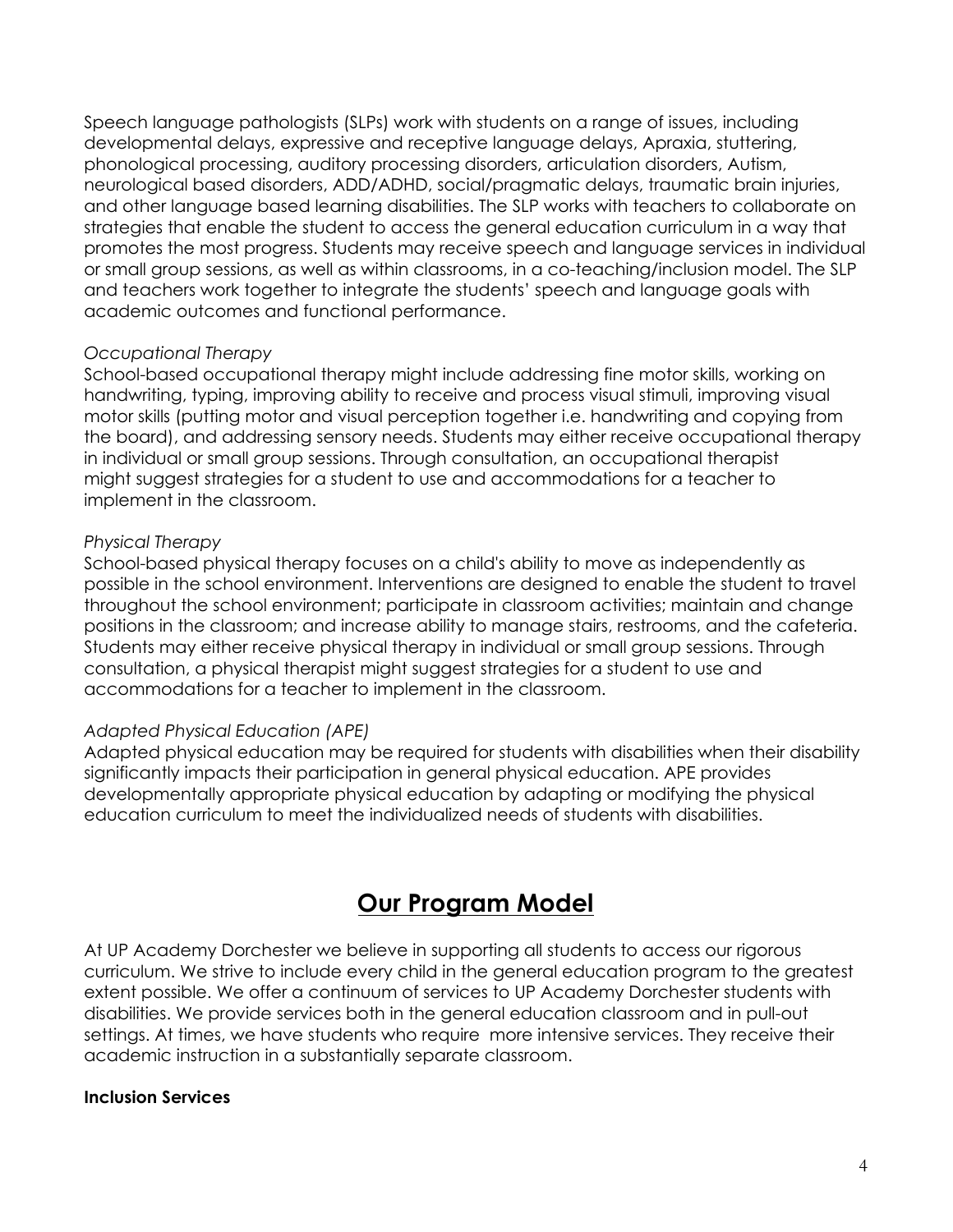Successful general education and special education teachers who provide excellent inclusive education know that educating students with disabilities in general education classes requires a team effort. Each student with a disability who is not enrolled in a substantially separate classroom is assigned to a general education cohort with other students at their grade level who do not have disabilities. The general and special educators work together to implement the IEP. Both teachers are responsible for achievement results of students with disabilities. They collaborate to plan lessons and teach classes. General educators plan the content of the lesson and make modifications and accommodations in partnership with the special educator. Special educators are responsible for communicating IEP goals and accommodations to the general educator. Together, they determine accommodations and modifications to lessons and materials to support students' learning needs. When there are two teachers in the room during a class, teachers can design lessons that are student-centered using strategies such as small group instruction and parallel teaching.

# **Pull-Out Services**

For pull-out services, at the student's scheduled service period, the special education teacher works with the student in a separate area, or in a small group in the classroom. Times for pull-out instruction are carefully designed to fit into the flow of the lesson and make sure students are getting services when the services will be most beneficial to the student.

# **Substantially Separate Classrooms**

At times, depending on student need, UP Academy might provide a substantially separate educational placement within the school. Teachers in substantially separate classrooms collaborate with general education teachers to develop lessons that are rigorous and standards-based. Substantially separate classrooms teachers align with the curriculum for students with significant cognitive disabilities who take alternate assessments with the curriculum of other students at their grade level. In the substantially separate classrooms, there may be students who still take traditional MCAS and are responsible for mastering grade level standards. Teachers will ensure that these students have access to the appropriate grade level content. Teachers will utilize "entry points," suggested academic outcomes that are aligned with each grade-level learning standard, in designing curriculum and instruction. Entry points are expectations that are below grade-level at varying levels of complexity, difficulty, and sophistication. Students will be expected to master a skill at the most challenging level of complexity to which he or she is capable as s/he progresses towards mastering the grade-level standard. IEP teams may also determine that certain students in these classrooms would benefit from spending portions of their day in inclusion settings. In these situations, students transition from the substantially separate classroom to the general education classroom for a predetermined amount of time, per week, in specific subject areas.

### **Instructional Grouping Requirements**

UP Academy maintains specific student-to-teacher ratios for special education groupings, in accordance with Massachusetts regulations.

### *Pull-Out Groups*

Small pull-out groups are composed solely of students with disabilities and are taught by licensed special education teachers. When students in special education are assigned to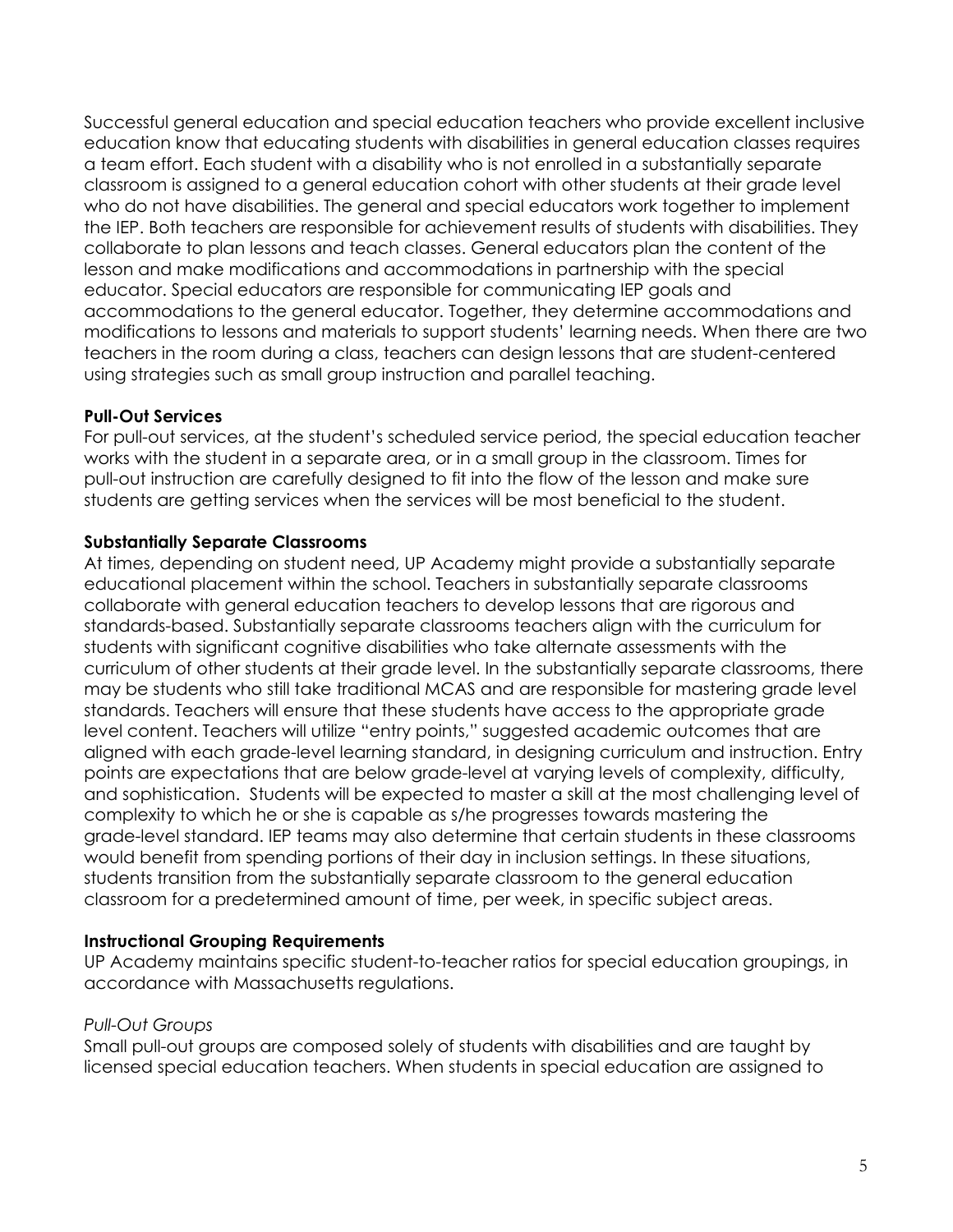instructional groupings outside of the general education classroom for 60% or less of the students' school schedules, group size does not exceed the following:

- 8 students with a certified special educator, or
- 12 students if the certified special educator is assisted by 1 aide/resident teacher, or
- 16 students if the certified special educator is assisted by 2 aides/resident teachers.

#### *Substantially Separate*

Sizes of substantially separate classrooms do not exceed the following:

- 8 students to 1 certified special educator, or
- 12 students to 1 certified special educator and 1 aide/resident teacher.

*Increasing the Size of Small Pull-out Groups and Substantially Separate Classrooms* After the school year has begun, UP Academy and the Network might decide to increase the size of pull-out groups or substantially separate classrooms. If instructional groups have already reached maximum size, up to two more students may be added, provided that they have comparable academic needs to the students already in the group. In this situation, the Network Director of Student Supports will provide written notification to DESE and the parents/guardians of all group members. This exception to group size requirements will be in effect only for the current academic year.

#### *Age Requirements for Instructional Groups*

The ages of the youngest and oldest students in any instructional grouping must not differ by more than 48 months.

# **Identification and Evaluation Process**

### **Identifying Concerns**

If a child in general education is not progressing as well as the other children, or is exhibiting concerning behavior, UP Academy Dorchester strives to find out why and address the student's need as early as possible. This often begins when a teacher or parent raises a concern. The first step is to hold a discussion between the teacher, parent, and other relevant school personnel. Participants can share concerns, discuss the students' performance, and discuss strategies that can be used to support the student's learning.

#### **Assisting Students in General Education**

UP Academy Dorchester works hard to support as many students as possible in the general education environment. UP Academy Dorchester offers a continuum of supports, with a goal of avoiding unnecessary referrals, for special education. UP Academy Dorchester uses a District Curriculum Accommodation Plan (DCAP) to assist teachers in implementing strategies that will enable students to succeed.

UP Academy recognizes that many of its students have gaps in foundational literacy, math, and socio-emotional skills that prevent them from performing at their maximum level. Through the DCAP and a robust Multi-Tiered System of Supports (MTSS) process, UP Academy uses a multi-level prevention system to maximize student achievement and reduce behavioral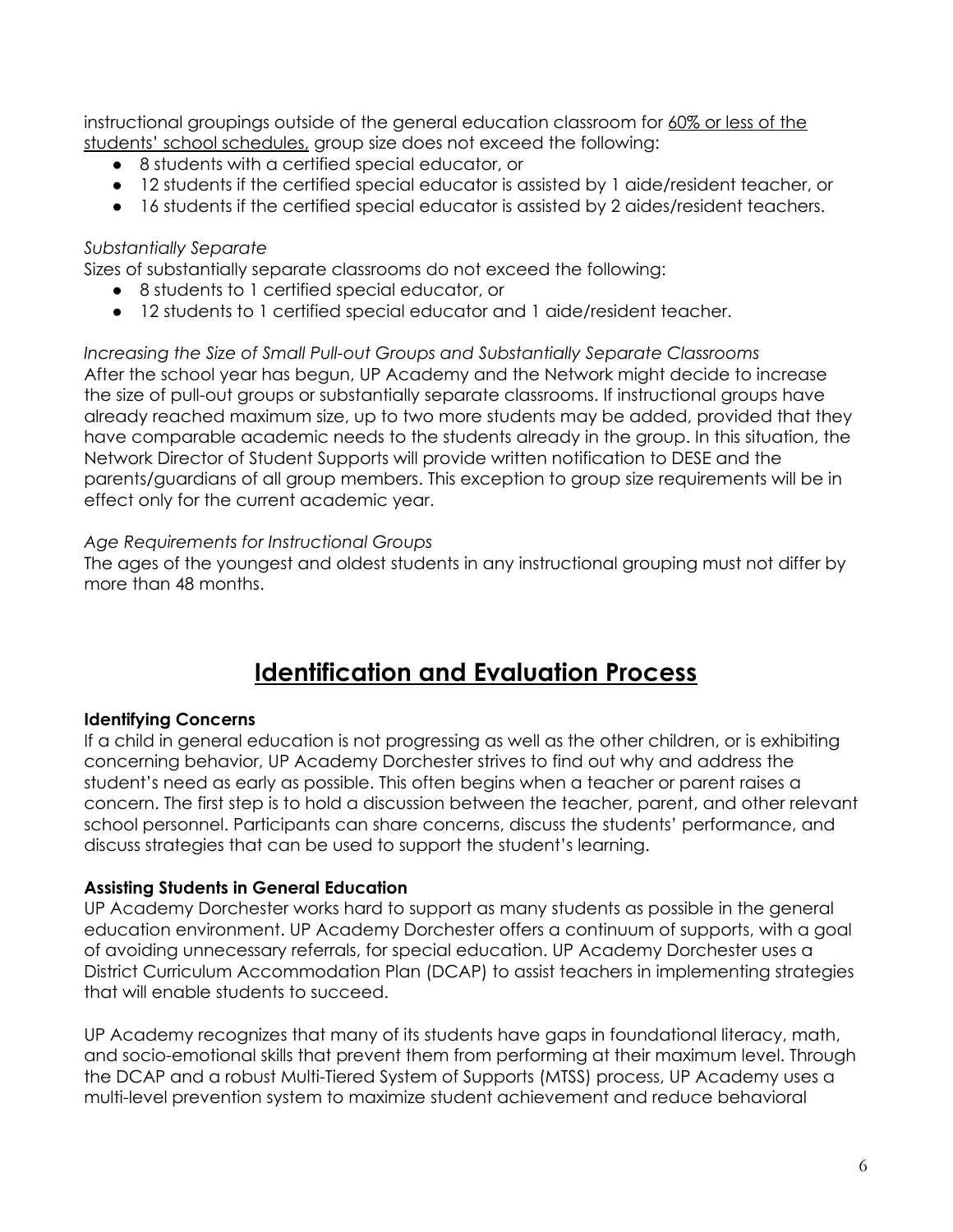problems. UP Academy Dorchester uses data to identify students at risk for poor learning outcomes, monitors student progress, provides evidence-based interventions and adjusts the intensity and nature of those interventions depending on a student's responsiveness. Within this system, there is a progression of support along three levels: Tier 1, Tier 2, and Tier 3. As students move through the framework's specified levels of prevention, their instructional program becomes more intensive and more individualized to target their specific areas of learning or behavioral need. Tier 1 is implemented through programs already built into the UP Academy Dorchester schedule which are differentiated for individual student needs. Tier 2 is implemented by teacher cohorts for students they have identified as needing additional support. If needed, teacher cohorts may refer students for Tier 3 interventions. As students move through the framework's specified levels of prevention, their instructional program becomes more intensive and more individualized to target their specific areas of learning or behavioral need.

Comprehensive implementation of this process contributes to more meaningful identification of learning and behavioral problems, improves instructional quality, provides all students with the best opportunities to success in school, and assists with the identification of educational disabilities and other school-based needs.

#### **Special Education Referral**

For situations in which the MTSS process does not yield expected improvement or when the data suggests an educational disability, the MTSS team may refer a student for a formal evaluation to determine whether he/she has a disability that affects their access to the general education curriculum and qualifies for special education.

Faculty members, parents, or other persons with caregiving capacity may also initiate a referral for evaluation by contacting the Dean of Special Education or the Coordinator of Special Education. Once someone initiates a referral, orally or in writing, UP Academy Dorchester has five (5) school days to notify the parents of the referral and provide them with an evaluation consent form.

# **Evaluations**

To determine whether a student is eligible for special education, UP Academy Dorchester conducts a comprehensive evaluation in all areas of suspected disability. UP Academy Dorchester also conducts re-evaluations of students in special education every three years (or sooner if determined by the team) to determine continued eligibility.

The school will send home a consent form explaining the reasons for the proposed evaluation and which areas will be tested. Testing will not occur unless and until the parent/guardian signs a consent form.

Areas in which the student might be evaluated are listed below. The student's areas of difficulty will determine which assessments are appropriate.

The evaluation will include the following required assessments: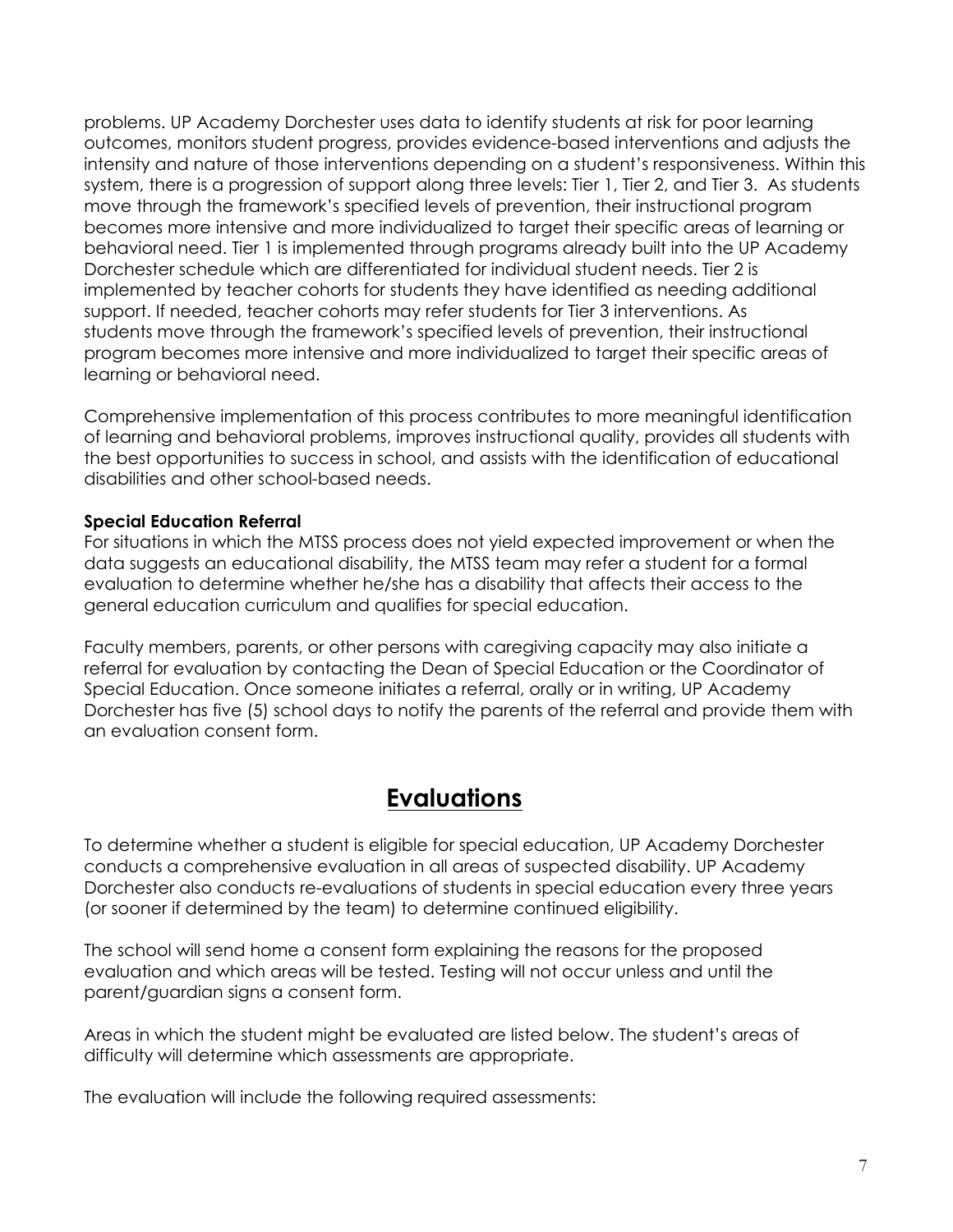- Assessments in all areas related to the suspected disability;
- An educational assessment:
- **●** A history of the student's educational progress in the general curriculum;
- **●** A narrative description of the student's educational / developmental status; and
- **●** A classroom observation.

The evaluation might also include some or all of the following optional assessments:

- Specialist Assessment(s) Speech/Language, Occupational Therapy, Physical Therapy, Functional Behavioral Assessment (and others);
- Psychological Assessment;
- Academic Assessment;
- Home Assessment; and
- **●** Health Assessment

Under the supervision of the UP Academy Dean of Special Education and the UP Director of Student Supports, the Coordinator will ensure that evaluations are tailored to assess the specific areas of educational and developmental needs. The Coordinator is responsible for ensuring that evaluators select tests and other evaluation methods that:

- are valid, reliable, and technically sound;
- assess all areas of the suspected disability including, if appropriate, health, vision, hearing, social and emotional functioning, general intelligence, academic performance, communication skills, and motor abilities;
- are administered and interpreted by trained and knowledgeable personnel;
- are administered in accordance with any instructions provided by the
- publisher;
- are selected and administered so as not to be discriminatory on a racial or cultural basis;
- are provided and administered in the language and form most likely to yield accurate information on what the student knows and can do academically, developmentally, and functionally, unless it is clearly not feasible to provide or administer;
- are not the sole criterion for determining an appropriate educational program; and
- are selected and administered to ensure that when a test is administered to a student.

Receipt of the signed consent form triggers a set of deadlines mandated by federal and state regulations.

Within 30 school days of receiving consent, evaluators must complete their assessments. They must complete summaries of their assessments no later than two days prior to the scheduled team meeting to be available for parent review.

Additional steps that must be completed within 45 school days of receipt of the signed consent are described in more detail below in the section titled "Eligibility."

If consent is received within 30 to 45 school working days before the end of the school year, the school will ensure that a Team meeting is scheduled so as to allow for the provision of a proposed IEP or written notice of the finding that the student is not eligible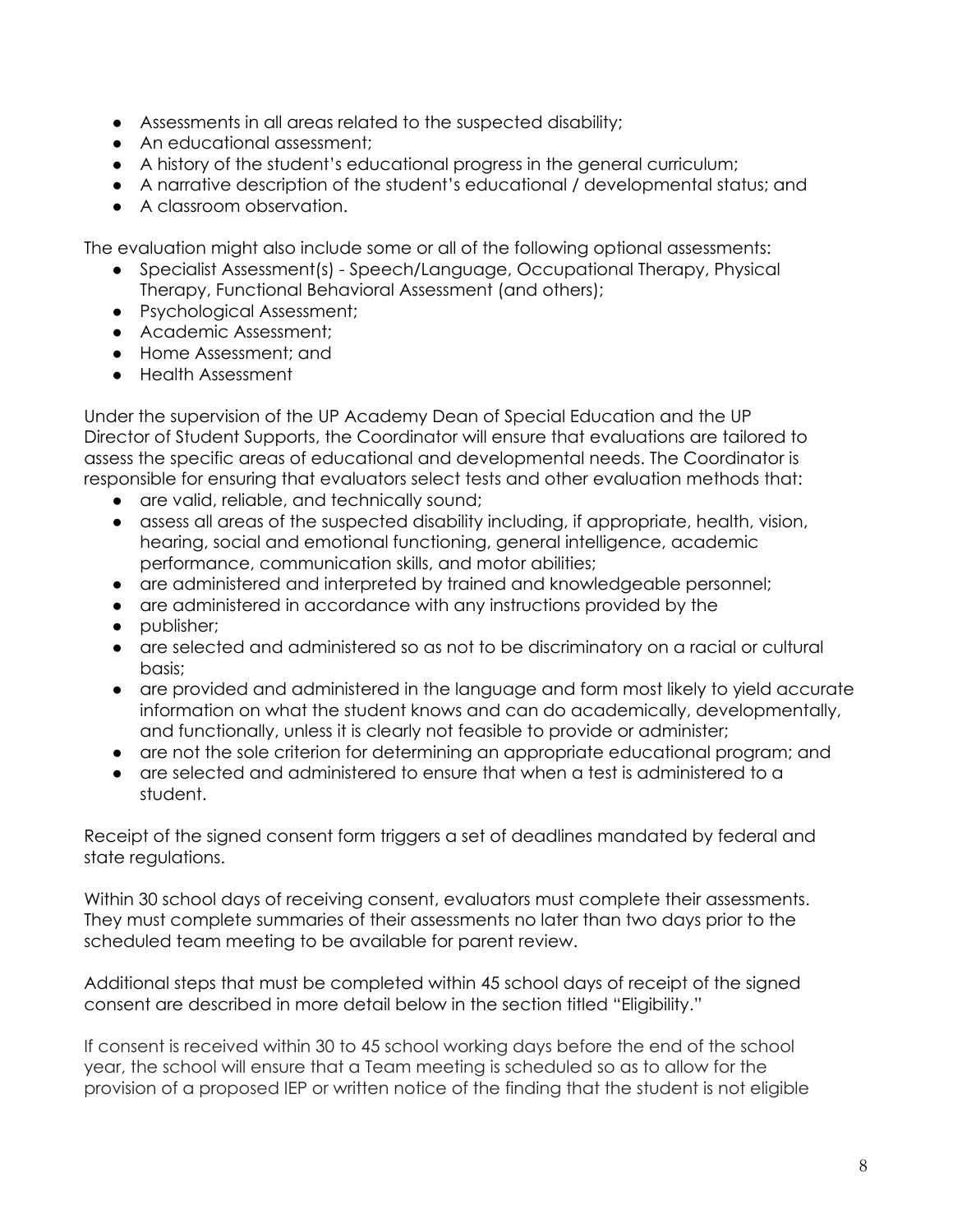no later than 14 days after the end of the school year.

#### **Students Whose Home Language is not English**

The Coordinator of Special Education must ensure that communications with parents are in clear and commonly understood words. Coordinators will check ASPEN for the family's preferred language for communications to determine whether documents must be translated and if an interpreter is needed for IEP meetings. If this information is not in ASPEN, the Coordinator of Special Education consults the Home Language Survey in the student's cumulative file. Coordinators may also call families with interpreter to confirm the need for an interpreter.

When a family indicates a need for an interpreter, the Coordinator consults a list of individuals who are trained in special education procedures, programs, and services to secure an interpreter through an agency that commonly provides these services. Any interpreter used in fulfilling these requirements must be fluent in the primary language of the home and familiar with special education procedures, programs, and services. Coordinators will document the presence of interpreters at IEP meetings on the attendance sheet.

If the parents or the student are unable to read in any language or are blind or deaf, communications required by these regulations are made orally in English with the use of a foreign language interpreter, in Braille, in sign language, via TTY, or in writing, whichever is appropriate, and all such communications are documented. If the district provides notices orally or in some other mode of communication that is not written language, the district keeps written documentation (a) that it has provided such notice in an alternate manner, (b) of the content of the notice and (c) of the steps taken to ensure that the parent understands the content of the notice.

# **Eligibility**

#### **Eligibility Determination**

An eligibility determination must be made by the Team of qualified professionals and parents prior to the expiration of the 45 day period from receipt of consent to evaluate. The Team deciding on eligibility must rely on a variety of assessment materials and parent input. Eligibility must not be based on lack of reading or math instruction or on English language learning needs.

The Team must use the Special Education Eligibility Flowchart to make eligibility determinations. The Team must complete this as a group at the meeting. The flowchart is a worksheet that presents guiding questions to ensure that the Team considers all requirements prior to making a determination of eligibility. The Team must consider each of the following questions:

1. Does the student have one or more the enumerated disabilities, as defined under 603 CMR 28.0(7)?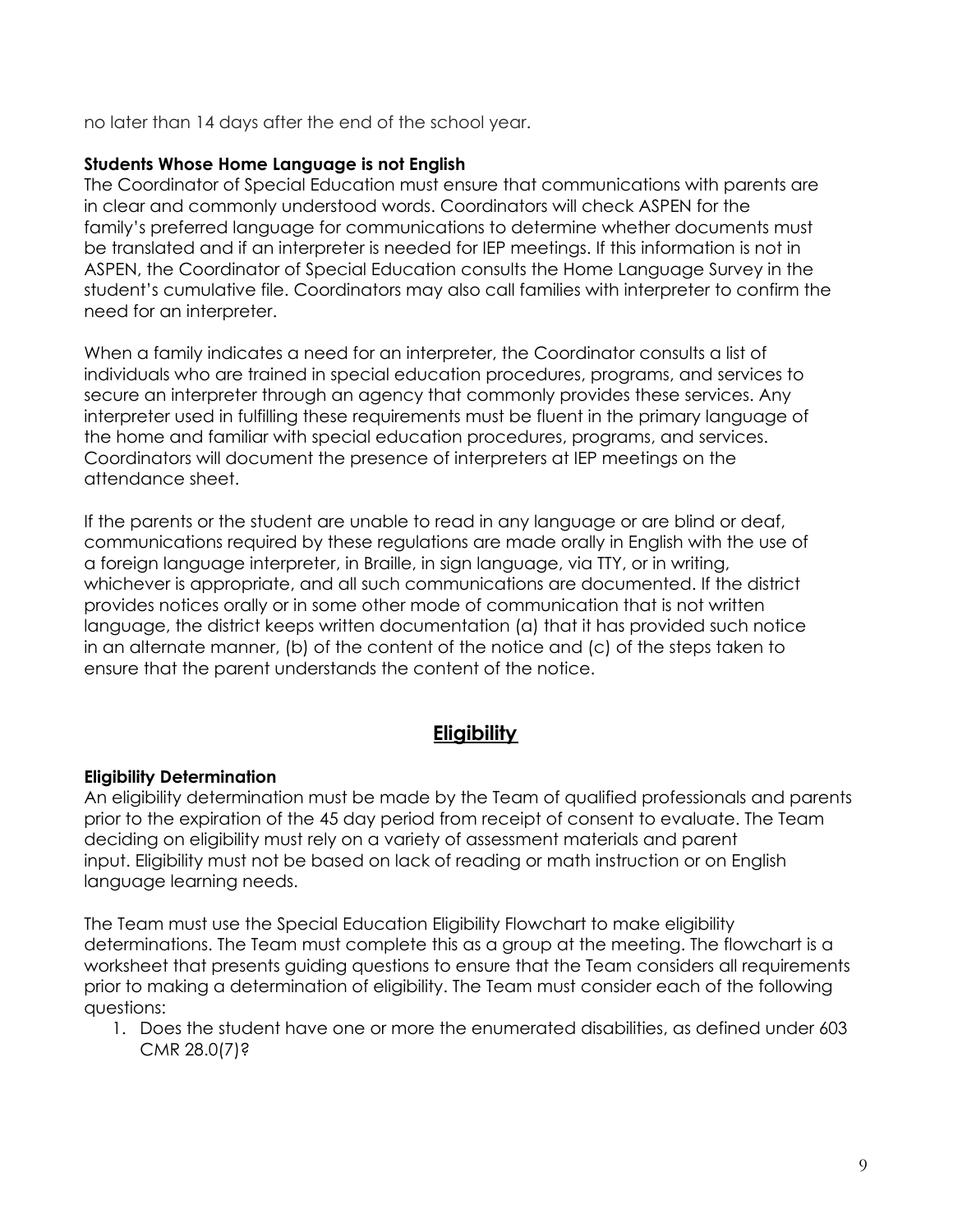- 2. Is the student making effective progress in school? (For re-evaluations, would the student continue to make effective progress in school without the provided special education services?)
	- a. Teams sometimes struggle in trying to decide if a student is making effective progress and look for specific guidelines to assist in making this important decision. Effective progress, however, is not easily translated to test scores, academic achievement, social skills or other individual or specific variables, but rather is an interrelated measure. Teams, therefore, should carefully review evaluation data and make student-centered decisions on this important issue.
	- b. The Team must determine whether the student has made documented growth with or without accommodations, in knowledge and skills acquisition, including social/emotional development, the learning standards set forth in the Massachusetts Curriculum Frameworks and the curriculum of the district according to the chronological age, the developmental expectations and the individual educational potential of the child.
- 3. Is the lack of progress a result of the student's disability?
	- a. The law clearly states that students may not be determined eligible solely because of a need for reading or math instruction or because of limited English proficiency or social maladjustment.
- 4. Does the student require specially designed instruction in order to make effective progress OR does the student require related services in order to make effective progress in school?

For a student to be eligible for special education, the Team must answer, in order: YES, NO, YES, YES. In other words: The student has one or more of the enumerated disabilities; the student is not making effective progress in school (or for a re-evaluation the student would not continue to make effective progress in school without the provided special education services); the lack of progress is a result of the student's disability; and the student requires specially designed instruction and/or related services in order to make effective progress in school.

If any of the Team's answers are different from as described in the prior paragraph, the student does not qualify for special education.

# **Additional Considerations for a Finding of Specific Learning Disability**

Extra steps are required when a specific learning disability is suspected. The school must take the following steps in such cases:

- At least one Team member other than the student's teacher must complete a classroom observation of the student's academic achievement.
- The Team Evaluation Coordinator with the assistance of the school psychologist, if necessary, must complete a written report completing the required documents

SLD Component 1 SLD Component 2 SLD Component 3 SLD Classroom Observation Form

• SLD Team Determination of Eligibility Team members must certify in writing whether the written report reflects their conclusion of a finding of a specific learning disability. Any individual who disagrees with the written report must submit a separate statement to express their differing conclusions.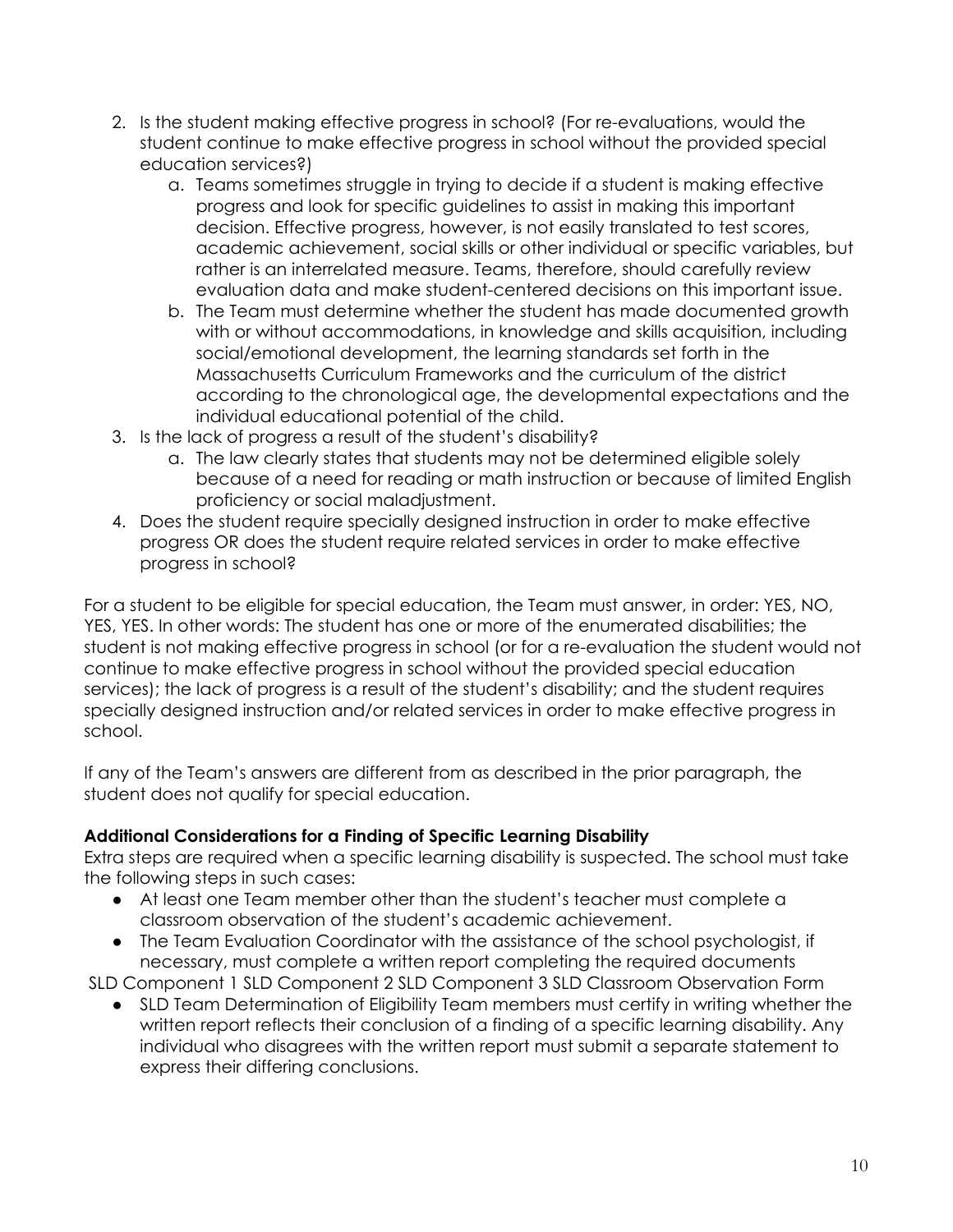● The Team may not identify a child as having a specific learning disability if the severe discrepancy between ability and achievement is primarily the result of a visual, hearing, or motor impairment; intellectual impairment; emotional disturbance; or environmental, cultural, or economic disadvantage.

### **Additional Considerations for Students with Autism**

Whenever an evaluation indicates that a child has a disability on the autism spectrum (as defined in the Diagnostic and Statistical Manual fifth edition), the IEP Team shall consider and shall specifically address the following: the verbal and nonverbal communication needs of the child; the need to develop social interaction skills and proficiencies; the needs resulting from the child's unusual responses to sensory experiences; the needs resulting from resistance to environmental change or change in daily routines; the needs resulting from engagement in repetitive activities and stereotyped movements; the need for any positive behavioral interventions, strategies, and supports to address any behavioral difficulties resulting from autism spectrum disorder; and other needs resulting from the child's disability that impact progress in the general curriculum, including social and emotional development.

# **If the Team Finds the Student Eligible**

If the Team determines the student is eligible for special education, the Team will immediately, and within the 45 day period following receipt of consent to evaluate, develop an IEP and propose the IEP and placement to the parent. In certain circumstances, as described in 603 CMR 28.06(2)(e), the proposal of placement may be delayed.

No later than 30 days after receipt of the proposed IEP and proposed placement, the parents shall:

- accept or reject the IEP in whole or in part; request a meeting to discuss the rejected portions of the IEP or the overall adequacy of the IEP; or if mutually agreed upon, accept an amended proposal; and
- accept or reject the proposed placement.

Upon parental response to the proposed IEP and proposed placement, the school district shall implement all accepted elements of the IEP without delay.

### **If the Team Finds the Student is Not Eligible**

If the Team determines that the child is not eligible for special education, the Coordinator will record the reason for such finding, list the meeting participants, and provide written notice to the parents of their rights in accordance to federal requirements on an N2 form.

# **IEP Creation and Placement Recommendation**

### **General**

Once a child is found to be eligible, and at least annually after that, the team must develop an IEP. The team is guided by evaluation data and current classroom performance to develop goals and benchmarks and to recommend service levels. The IEP helps educators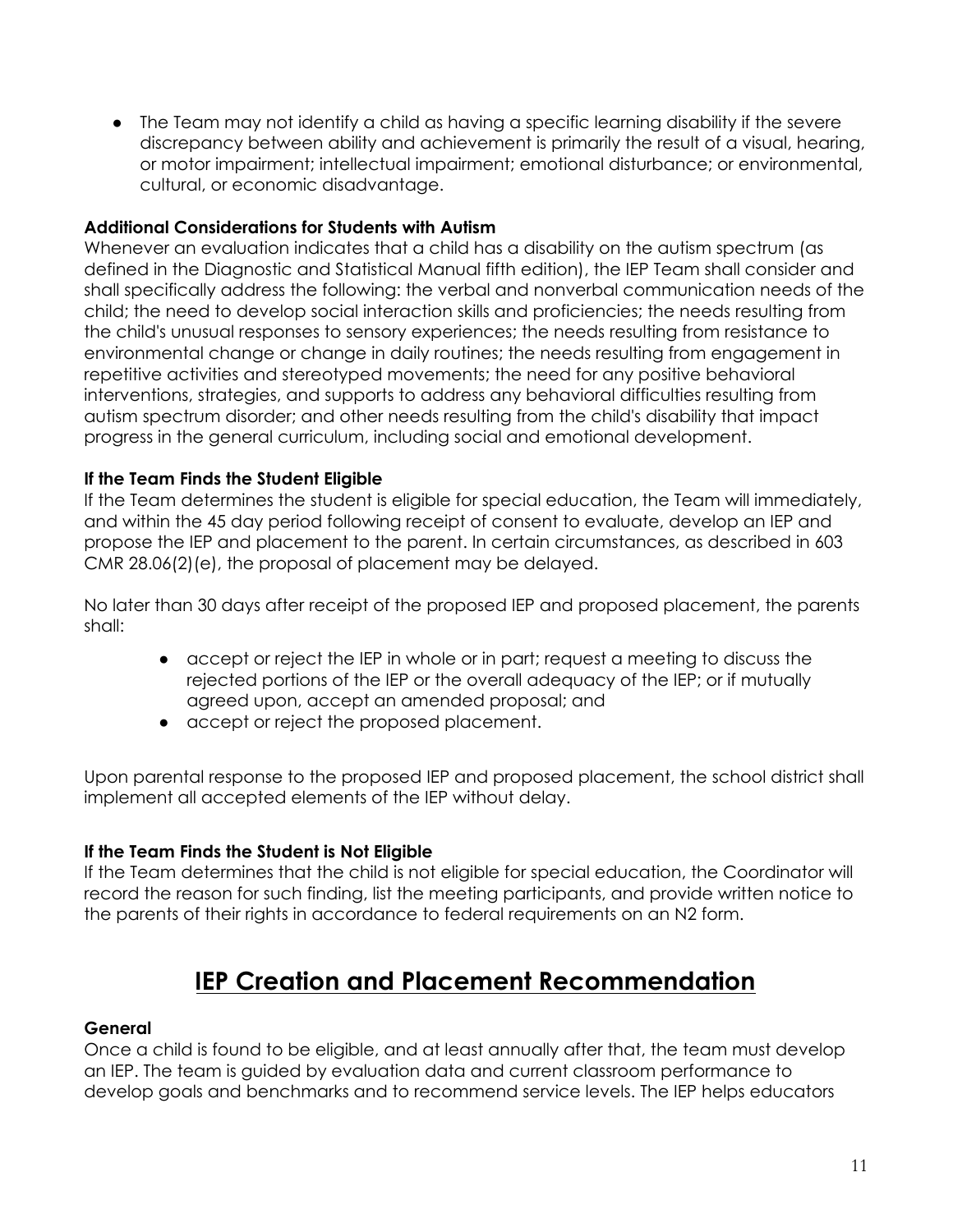and parents to understand the student and how best to work with that student. The IEP should describe how the student learns, how the student best demonstrates that learning, and how the school staff and student will work together to help the student learn better. It must be tailored to the individual student needs as determined through the evaluation process.

The IEP serves as a contract between the school and parent(s). It should reflect the decisions made at the team meeting that clearly communicate to parents the needs of their child, the steps the school will take to address these needs and the progress their child is expected to make during the IEP period.

Immediately following the development of the IEP, and within 45 school working days after receipt of the parent's written consent to an initial evaluation or reevaluation, the school will provide the parents with two copies of the proposed IEP and proposed placement along with the required notice.

No later than 30 days after receipt of the proposed IEP and proposed placement, the parents shall:

- accept or reject the IEP in whole or in part; request a meeting to discuss the rejected portions of the IEP or the overall adequacy of the IEP; or if mutually agreed upon, accept an amended proposal; and
- accept or reject the proposed placement.

# **Team Composition**

The following roles must be filled at Team meetings:

- Parent/guardian(s) of the student;
- The student, when appropriate;
- Not less than one general education teacher (if the child is, or may be, participating in the regular education environment);
- Not less than one special education teacher;
- Related service providers who provide service to the student or who have evaluated the student; and
- A representative of the school who will facilitate the meeting and guide the Team in making decisions.
- A representative of the Local Education Agency (LEA) who has the authority to commit resources. In most cases this is the Coordinator of Special Education;
- An individual who can interpret evaluation results; and
- At the parent or agency's discretion, other individuals who have knowledge of the student.

# **FAPE and LRE**

Two primary concepts – FAPE and LRE – frame the process.

● *Free Appropriate Education (FAPE)*: A student who is eligible for special education services is entitled by federal law to receive a Free Appropriate Public Education (FAPE). FAPE ensures that all students with disabilities receive an appropriate public education at no expense to the family. FAPE differs for each student because each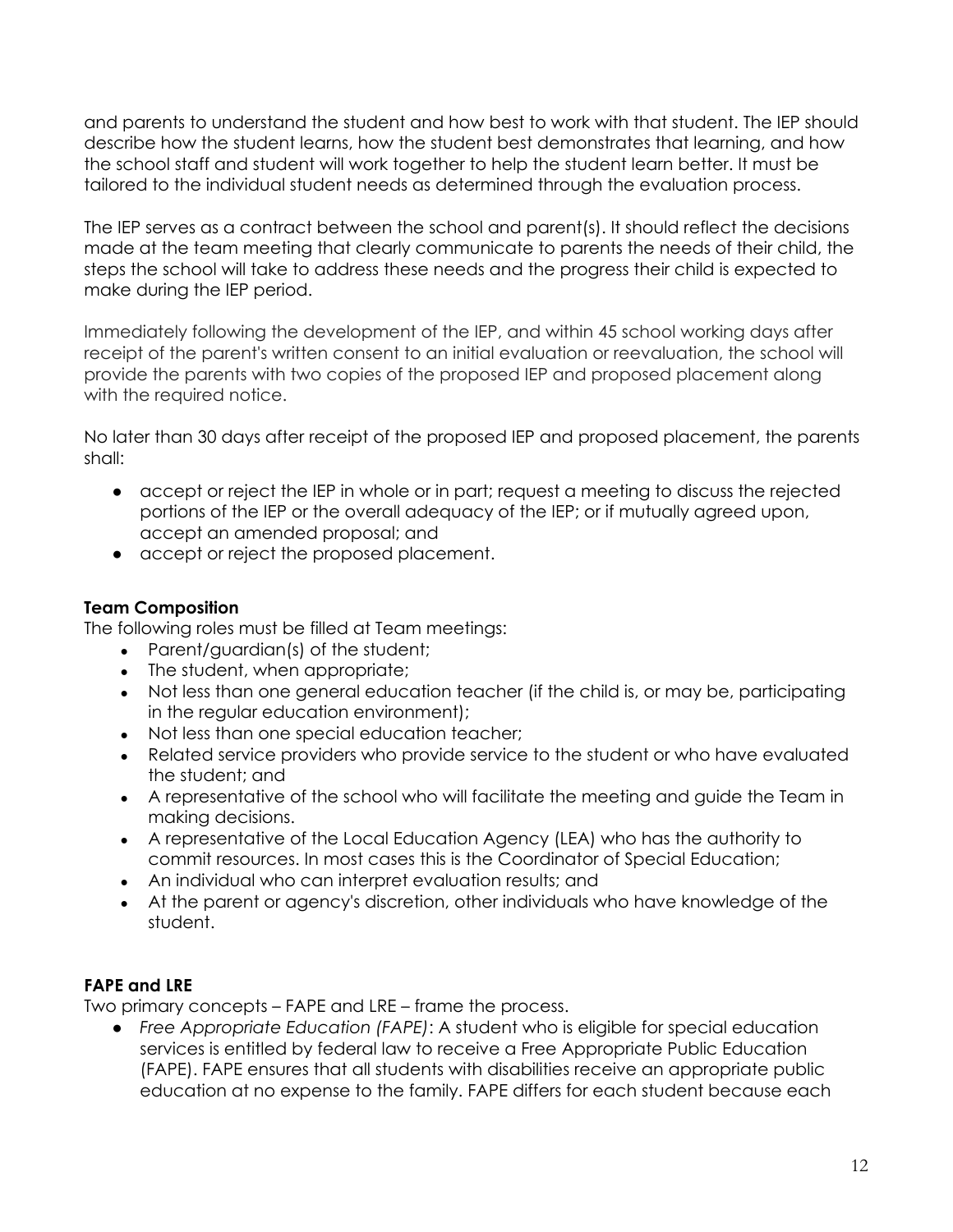student has unique needs. FAPE specifies that needed services must be provided without cost to the family. FAPE also means that students receiving special education services have access to and make meaningful progress in the general curriculum (i.e. the same curriculum as students without disabilities) and the right to be full participants in the life of the school. The student is not only entitled to access the academic portion of school, but also to participate in extracurricular and other activities sponsored by the school. Full participation means that students with disabilities are entitled to the aids and services needed to assist them in participating in all areas of school life.

● *Least Restrictive Environment (LRE)*: Federal law mandates that students with disabilities must be educated with their non-disabled peers to the maximum extent appropriate based on the student's needs. The team (including the parent) determines the placement that the student needs to provide the services on the student's IEP and the team must choose the least restrictive environment able to provide those services. This means that the student should attend the school he or she would attend if non-disabled, unless the team determines that the nature of the student's disability will not allow that student to have a successful educational experience.

#### **Transition Planning**

The Individuals with Disabilities Education Act (IDEA) requires that transition planning be part of the Individual Education Program (IEP). In order for students with disabilities to realize a successful transition from high school to adult life, it is important that this process start early. Beginning no later than when the student is 14 years of age, the team must consider the student's need for transition services and document the discussion when developing an IEP. The school ensures that students are invited to, and encouraged to attend, part or all of team meetings at which transition services are discussed or proposed. Effective transition planning is based upon the student's goals and vision. IDEA requires that, beginning at age 14, planning for the transition to adult living must be part of the IEP. The student should be invited to attend team meetings. For students who may be receiving services from adult service agencies, representatives of these agencies should also be invited to the team meeting when transition is being discussed. When the student is age 16, the team discussion of Vision should include a post-school vision statement designed to reflect the individual interests, preferences, and needs of your child in adult life. Transition planning and services should be reflected in the Other Educational Needs section of the IEP and can include preparation for post-secondary education, vocational training, employment, and independent living. The team must consider the student's need for transition services and document the discussion when developing an eligible student's IEP. The discussion will be documented on the Transition Planning Form (TPF) and this form must be maintained with the IEP. Transition planning includes, but is not limited to, exploring college options, employment options, exploring additional educational opportunities, and connecting with adult service agencies that provide services for post-IEP individuals.

#### **Placement**

As the Team discusses placement, the least restrictive environment will be selected as it correlates with the student's needs. To the extent possible, students with disabilities will be educated with their non-disabled peers. Teams should consider in-district settings as they relate to the student's needs. These settings include, the general education classroom, a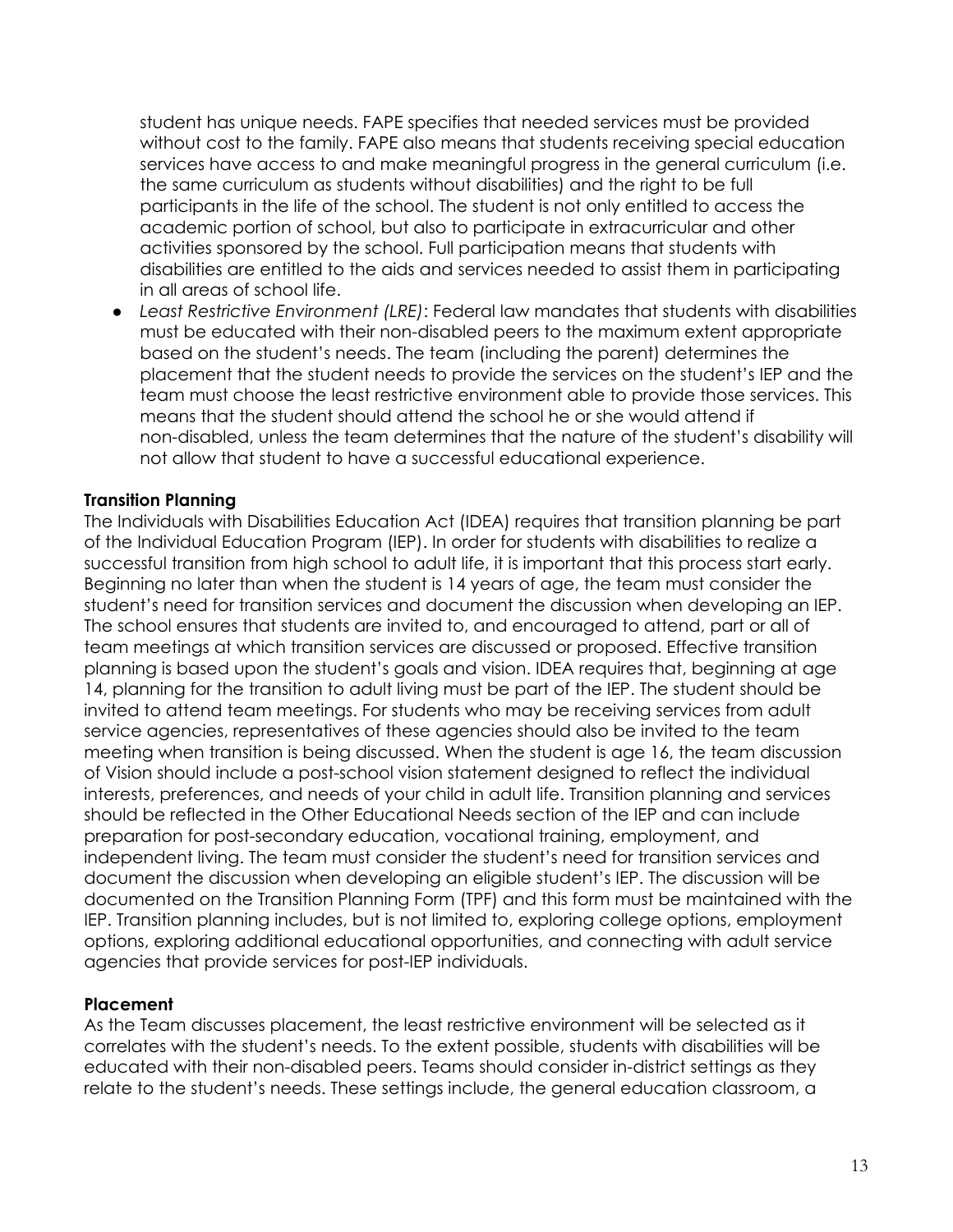learning center/resource room or separate classroom. If a student's needs cannot be met within the public school setting, an out-of-district placement may be explored.

# **IEP Implementation and Ongoing Compliance**

### **Implementation of the IEP**

When the IEP has been accepted in whole, or in part, by that student's parent/guardian, UP Academy Dorchester will provide the mutually agreed upon services without delay.

The Coordinator of Special Education will ensure:

- Each teacher and provider described in the IEP is informed of his or her specific responsibilities (related to the implementation of the student's IEP and the specific accommodations, modifications, and supports that must be provided for the student under it);
- There is not a delay in implementation of the IEP due to lack of classroom space or personnel;
- IEP academic services and related services are delivered with fidelity and are in accordance with IEPs; and
- Instructional group sizes and age-range requirements comply with federal and state law, running reports at least quarterly.

#### **Progress Reports**

Parents of students in special education receive progress reports that explain the student's progress towards meeting his/her IEP goals and whether he/she is likely to meet those goals by the end of the IEP period. The school must send these written reports at least as often as they inform parents of all students of progress in the general curriculum. This is often done every marking period at the time that report cards are sent home.

#### **Amendments**

Between annual IEP meetings the district and parent may agree to make changes to a student's IEP, documented in writing, without convening a meeting of the team. This is called an amendment to the IEP. An amendment can be requested if a student is not making adequate progress on reaching his/her IEP goals, or if the accommodations and modifications are not found to be useful or adequate to the student's progress in the school's curriculum.

# **Dispute Resolution**

A student's parent or guardian has the ability to dispute a proposed evaluation, IEP, or placement. There is a continuum of options available to resolve these disputes.

These disputes can often be resolved within the school team. Individuals with questions or concerns should contact the student's case manager or the Coordinator of Special Education. However, there are other options available through the Bureau of Special Education Appeals (BSEA). The BSEA is a state body that conducts mediations, provides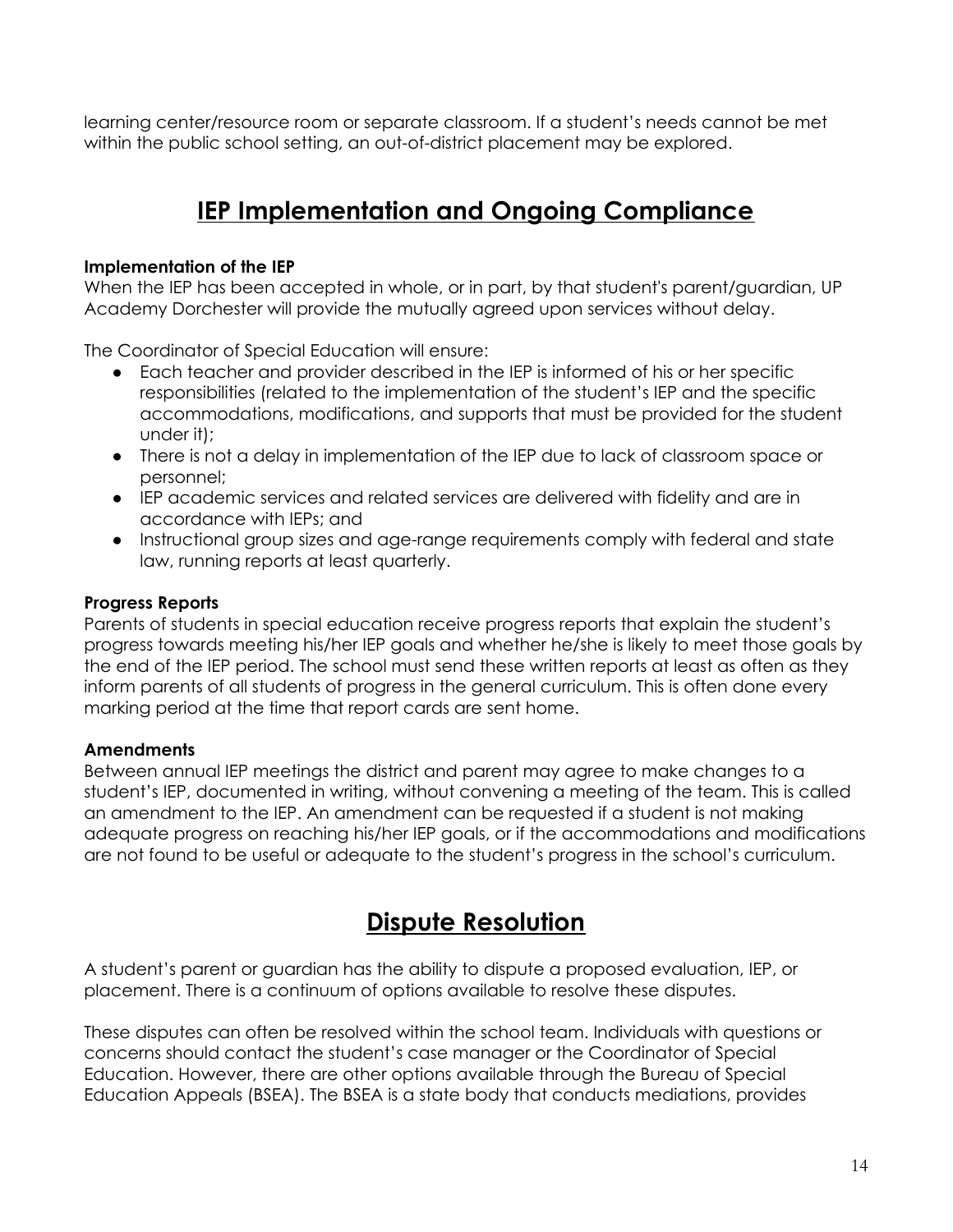advisory opinions, and holds hearings to resolve disputes among parent/guardian, school districts, private schools, and state agencies concerning eligibility, evaluation, placement, IEPs, special education services, and procedural protections for students with disabilities.

- Mediation Mediation is a voluntary and confidential dispute resolution process available at no cost through the BSEA. Either school personnel or parents/guardians may request mediation. Within thirty (30) days of a request, the mediator will schedule a mediation session. The impartial mediator from BSEA helps schools and parents clarify issues, discuss options, and collaborate to resolve some or all of the issues. The mediator will work together with the IEP team to document the agreement in writing. All discussions during mediation are confidential and may not be used as evidence in a hearing.
- BSEA Due Process Hearing A parent or school may request a hearing at any time on most matters concerning eligibility, evaluation, placement, or provision of services. Requests must be made in writing. Within five (5) days of receiving a hearing request, the BSEA will notify the parties of the appointment of a hearing officer and will set a hearing date. The decision of the BSEA hearing officer must be implemented immediately. It may be appealed to a court of competent jurisdiction.

# **State Testing**

The Massachusetts Comprehensive Assessment System (MCAS) is the statewide assessment program for students educated with public funds. It is taken annually by all students, including those with disabilities. The IEP Team will designate how each student will participate and, if necessary, provide an alternate assessment. Students with significant disabilities, who are unable to take the standard MCAS test, even with accommodations, must take the MCAS Alternate Assessment (MCAS-Alt). The accommodations used on MCAS must be ones that the student uses routinely and ones that are required in order for the student to participate in the statewide testing.

# **Section 504 of the Rehabilitation Act**

Section 504 of the Americans with Disabilities Act is a civil rights law that prohibits discrimination against individuals with disabilities. Section 504 ensures that a student with a disability has equal access to an education. For students with disabilities who do not require specially designed instruction but need assurance that they receive equal access to public education, a document called a 504 Plan is created to outline their specific access requirements. A 504 Plan lists accommodations related to the child's disability and required so that he or she may participate in the general classroom setting. A referral for Section 504 eligibility determination may be initiated by a parent/guardian or a professional of the school system. The school must obtain written consent from the parents/guardians before an evaluation can be started.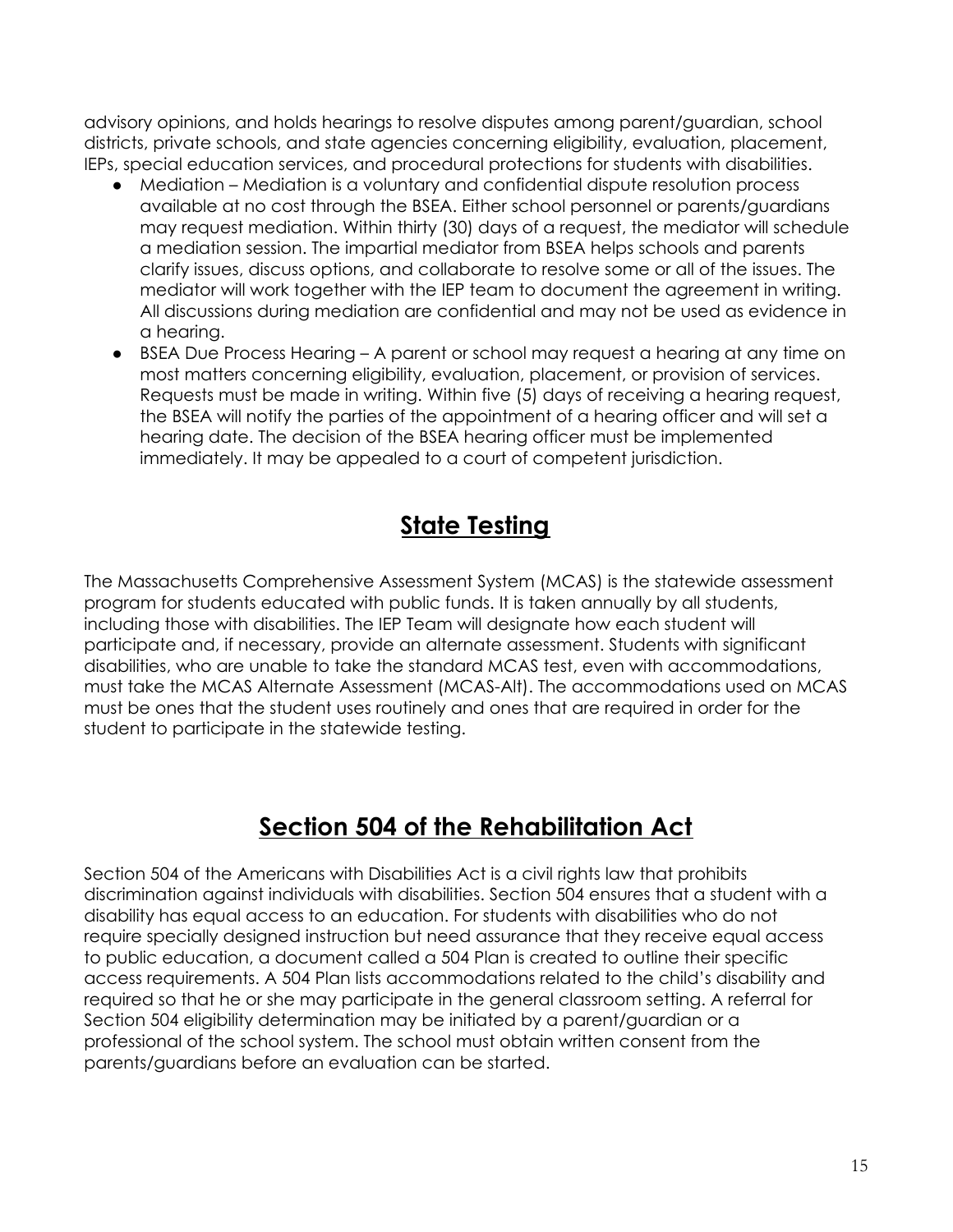Examples of impairments and disabilities that may qualify for a 504 include, but are not limited to, diabetes, epilepsy, allergies, low vision, poor hearing, chronic health conditions, attention deficit hyperactive disorder (ADHD), communicable diseases, blood disorders, certain mental health conditions, obesity, birth defects, arthritis, and asthma.

# **Eligibility**

In order to be found eligible for a 504 plan, the team must answer "yes" to the following questions:

- 1. Does the student qualify as an individual with a disability under Section 504? Has the student's impairment been documented in writing by an appropriately licensed educational, medical and/or mental health professional?
- 2. Does the impairment substantially limit one or more major life activities or major bodily functions?
- 3. Are services or accommodations necessary to provide the student with FAPE? Does the student require accommodations and/or services to meet his or her individual education needs as adequately as students without disabilities meet their needs?

When determining what accommodations and/or services are necessary to provide FAPE, the district should not consider the impact of mitigating measures (e.g., medications, assistive technology, and/or prosthetics, etc.).

A temporary disability may provide 504 eligibility for students if the disability limits a major life activity.

# **Discipline of Students with Disabilities**

# **Students Identified as Having a Disability**

IDEA and related regulations provide eligible students with certain procedural rights and protections in the context of student discipline. In general, students with disabilities may be suspended from school, just as students without disabilities may be, for up to ten (10) school days per school year. If a student has been suspended for ten (10) days or more, schools must provide educational services that qualify as FAPE. For students with disabilities, this includes special education services and some related services.

Once a student with disabilities has been suspended for ten (10) consecutive or cumulative school days in a school year, it is considered a change of placement. Prior to any disciplinary removal of a student with disabilities that constitutes a change in placement, the school must consider whether or not the behavior that forms the basis for the student's disciplinary removal is related to his or her disability. This is called a "manifestation determination."

### **Students Who Have Not Yet Been Identified as Having a Disability**

If, prior to the disciplinary action, the school had knowledge that the student may be a student with a disability, then the school must make all protections available to the student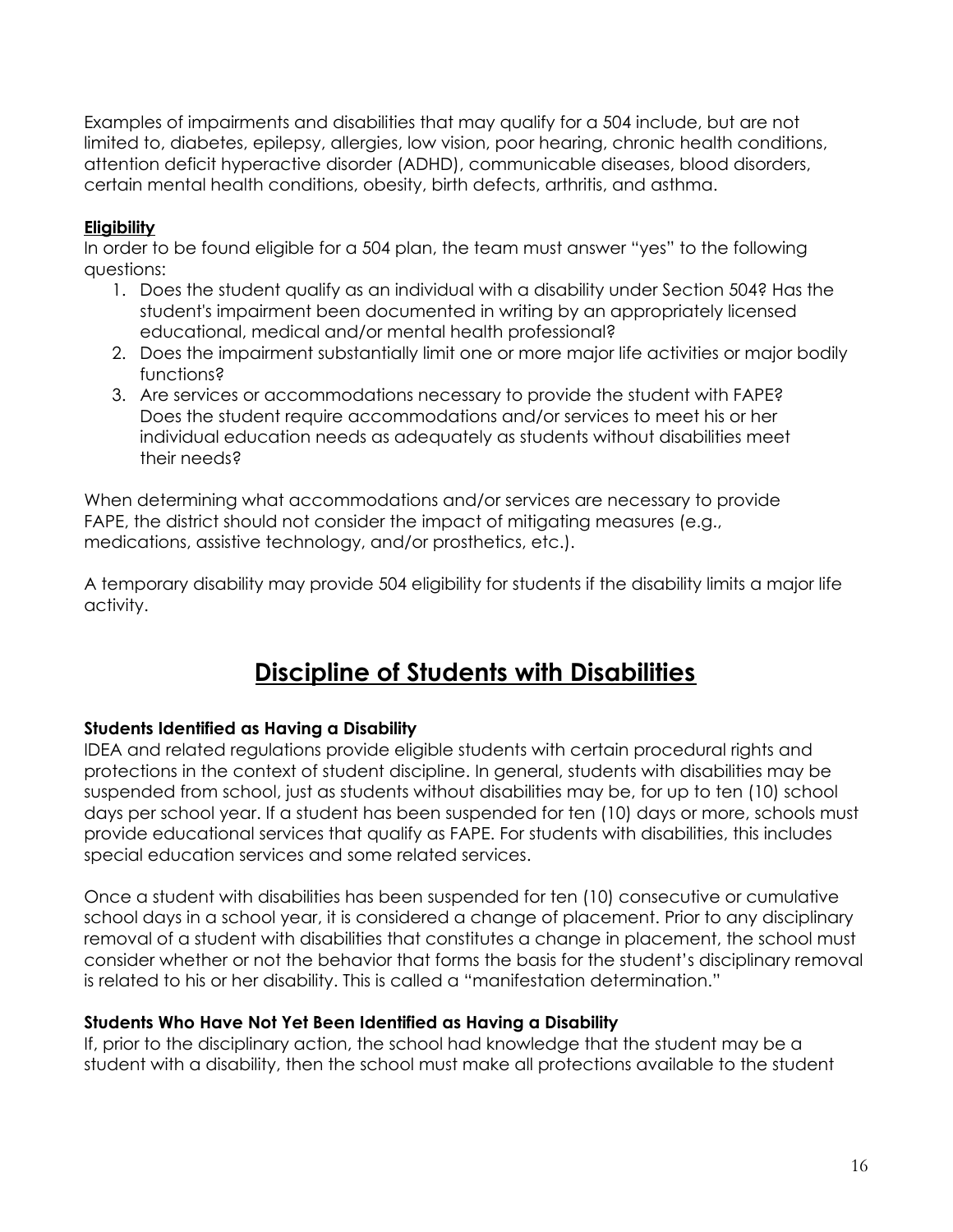until and unless the student is subsequently determined not to be eligible. The school may be considered to have prior knowledge if any of the following is true:

- The parent/guardian expressed concern in writing;
- The parent/guardian requested an evaluation; or
- District staff expressed directly to the special education director or other supervisory personnel specific concerns about a pattern of behavior demonstrated by the student.

The school may not be considered to have had prior knowledge if the parent/guardian has not consented to evaluation of the student or has refused special education services, or if an evaluation of the student has resulted in a determination of ineligibility.

If the school has no reason to consider the student disabled, and the parent/guardian requests an evaluation subsequent to the disciplinary action, the Coordinator of Special Education takes steps to conduct an expedited evaluation to determine eligibility. If the student is found eligible, then he/she receives all procedural protections subsequent to the finding of eligibility.

# **Manifestation Determination**

A Manifestation Determination Review (MDR) is a process to determine if a student's behavior was or was not a manifestation of the student's disability. This means the relevant members of the student's IEP team will meet to discuss the following two questions:

- Was the conduct in question caused by, or did it have a direct and substantial relationship to, the student's disability?
- Was the conduct in question the direct result of the school's failure to implement the student's IEP?

If the answer to either or both of those questions is "YES," then the conduct is determined to be a manifestation of the student's disability. In that case the school may not suspend the student and the student must return to his/her existing placement unless the parent/guardian and the school agree to change the placement or special circumstances exist. If the conduct is due to failure to implement an IEP, the district must remedy those deficiencies. In either case, the school must conduct/update a functional behavioral assessment (FBA) and implement or modify a behavior intervention plan (BIP).

If the answer to both questions is "NO," that means the behavior is not a manifestation of the student's disability. The student may be disciplined in the same manner and for the same duration as a student without a disability. The student may return to the previous placement after the discipline. When removed from his/her current placement, a student has a right to FAPE to enable participation in the general education curriculum and progress toward meeting the goals set out in the student's IEP. This right exists even if the student is placed in a different setting. When removed, the school must provide, as appropriate, an FBA, a BIP, services, and modifications, designed to address the behavior so it does not reoccur.

### **Special Circumstances**

Special circumstances exist when an incident at school or a school function involves:

• the possession of weapon;